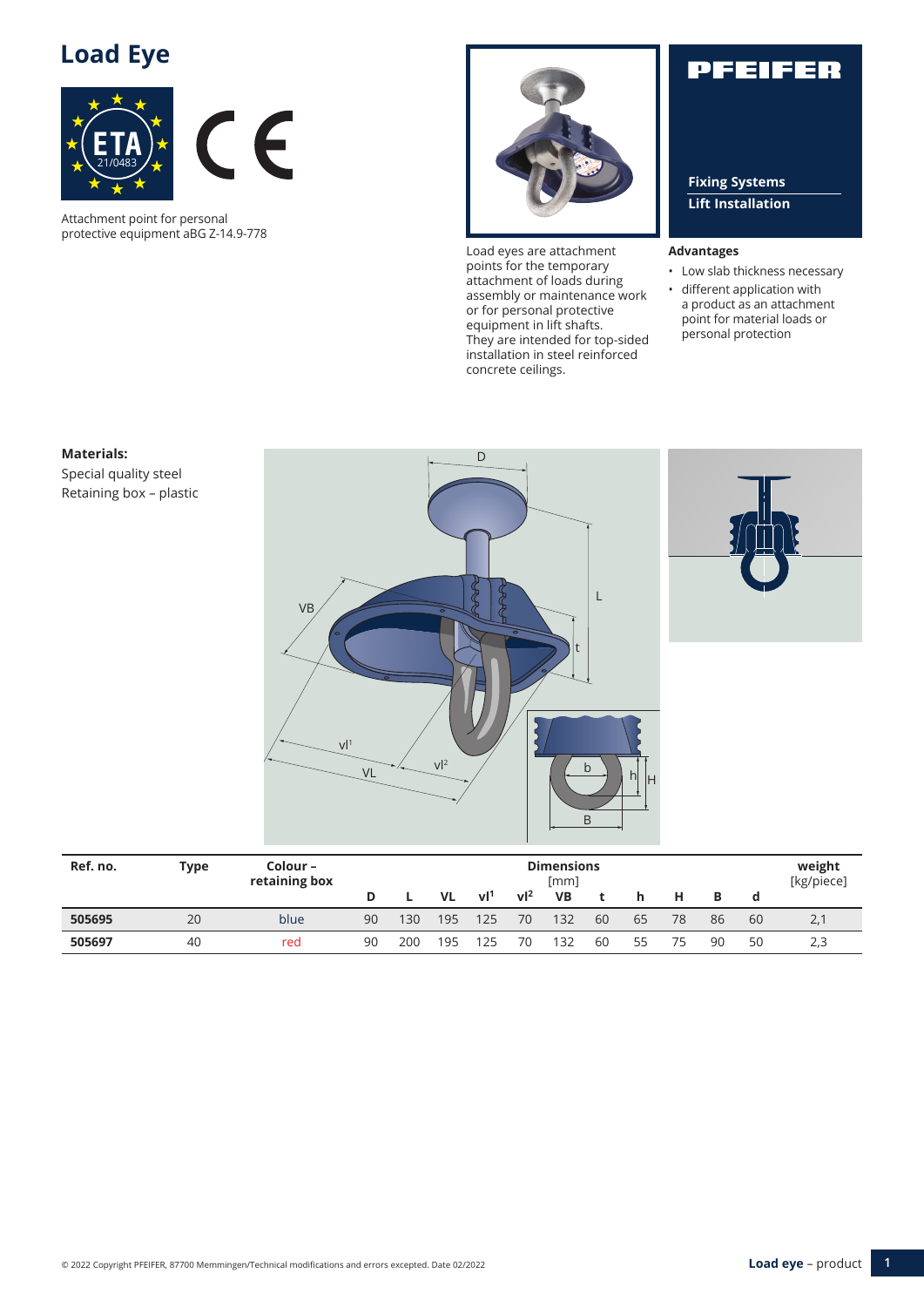# **System description and marking**

System description



The load eye is designed for installation into flat reinforced concrete slabs of a minimum quality of C25/30. The following options are available:

1. Attachment points for the temporary attachment of material loads during assembly and maintenance work.

OR

2. Attachment point for the temporary attachment of working platforms with people working on them

OR

3. Attachment point for personal protective equipment.

## Marking

Outside on the lid of the retaining box



| <b>Colour of the retaining box:</b> |        |
|-------------------------------------|--------|
| <b>Load Eye</b>                     | Colour |

| $-0.44 - 1.7$ | ----- |  |  |
|---------------|-------|--|--|
| Type 20       | blue  |  |  |
| Type 40       | red   |  |  |



**2 Load eye** – System description and marking **Exercise CO222** Copyright PFEIFER, 87700 Memmingen/Technical modifications and errors excepted. Date 02/2022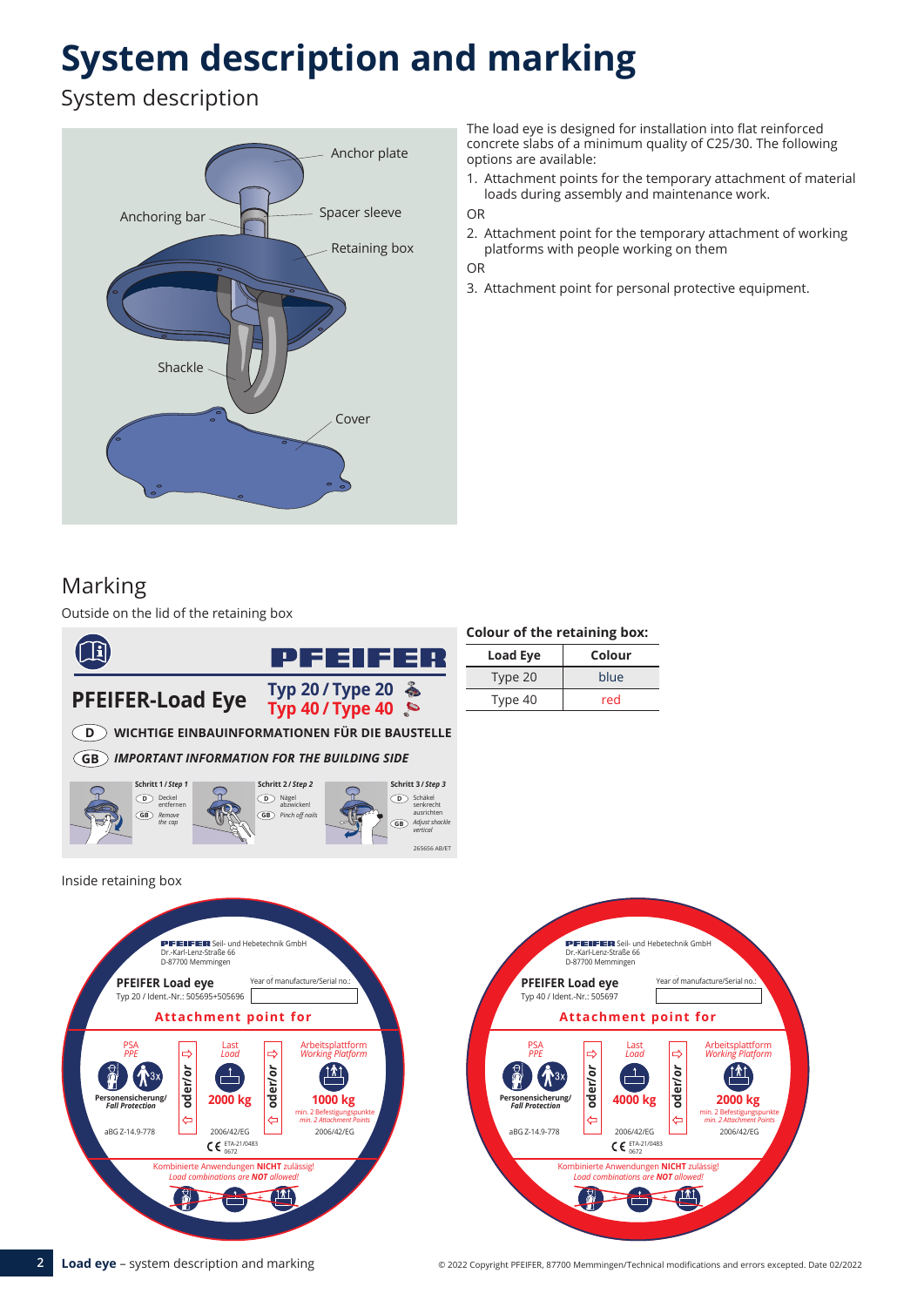## **Installation**

## Installation of the load eye





Alternatively glued e.g. with hot-melt adhesive



- 1. Fastening variant 1: nailing the retaining box to the formwork (Nail holes Ø 3 mm in the rim of the retaining box)
- 2. Fastening variant 2: glue the retaining box including the cover to the formwork (cover is snapped firmly in place in the retaining box)

### **Pour and compact the concrete**

- 1. Pour the concrete carefully and pay attention to the built-in components!
- 2. Carefully compact the concrete, avoiding direct contact between vibrator and retaining box and anchoring bar and anchor plate
	- $\rightarrow$  Do not forcibly move or damage the retaining box of the load eye!

### **Demoulding**

- 1. Carefully remove the formwork including the plastic cover  $\rightarrow$  Avoid causing damage!
- 2. If the correct nail holes were used, the cover remains on the formwork and the load eye is exposed. Steps 3 + 4 can be omitted.







- 3. If necessary, remove the cover by pulling it through the hole  $\rightarrow$  Beware of protruding fixing nails - risk of injury!
- 4. Nip off the nails flush with the surface using pincers.

### **Note:**

If the nail holes in the cover are only used for nailing, the cover and the nails will be removed automatically when demoulding.

### **Establishing the operating state**

1. Swing out the shackle by hand or using a suitable aid

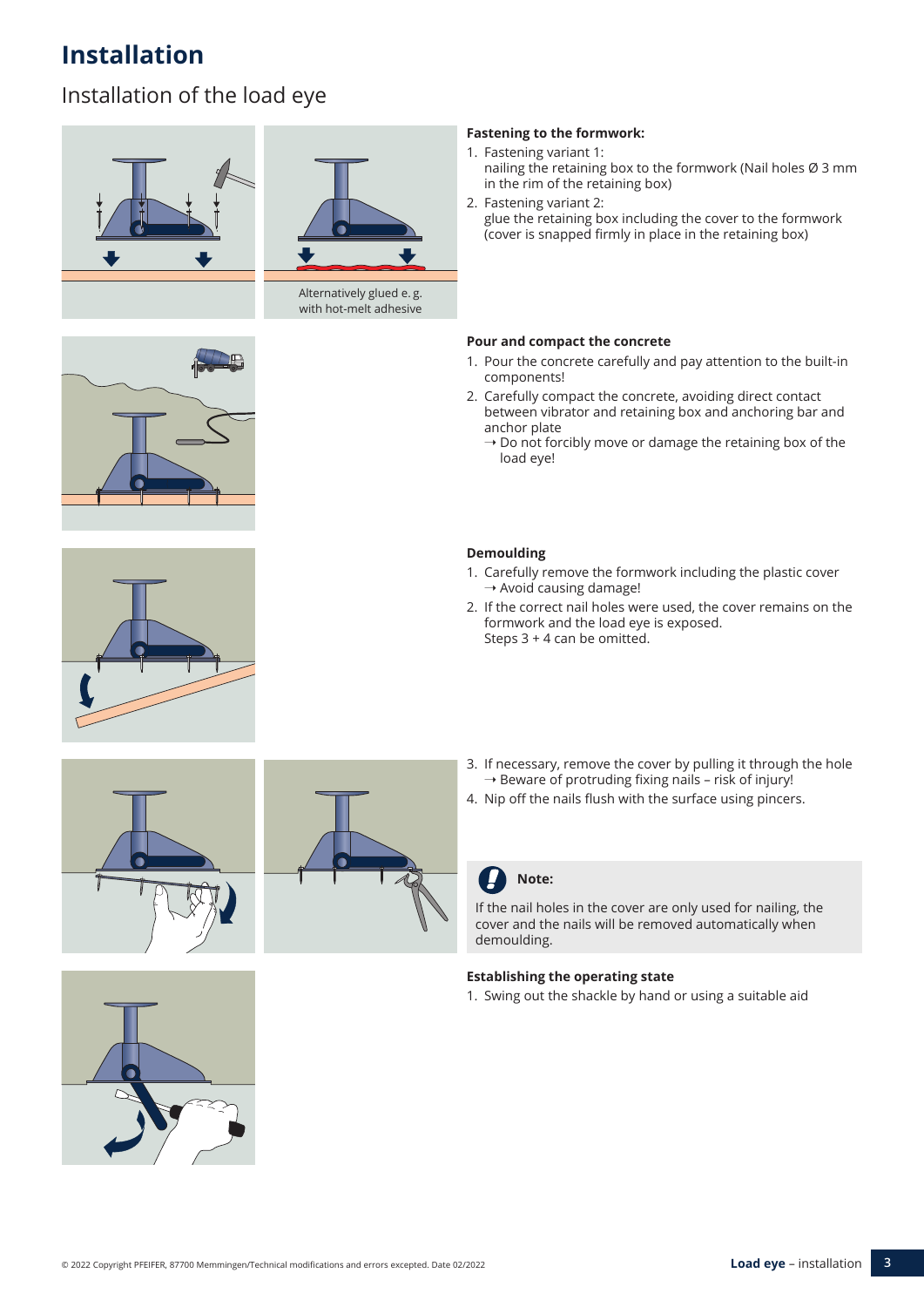# **Use and dimensioning**

Use

The PFEIFER load eye is a pre-installed attachment point for the temporary attachment of static or quasi-static loads during assembly and maintenance work OR for personal protective equipment. It is designed for installation into flat reinforced concrete slabs of a minimum quality of C25/30. The load eye is designed to accept central tensile loads, taking into account a tolerance of +/–5° in each direction.

There are three different applications (options) for using the PFEIFER load eye:

- 1. Attachment point for the suspension of material loads (e. g. assembly ropes, tools, lift cars, etc.) In this case, the load eye is regarded as a load lifting attachment according to Directive 2006/42/EC of May 2006 (Machinery Directive). According to section 4.1.2.5, the load-carrying components must guarantee a working coefficient of 4. The characteristic resistances specified in the European Technical Assessment ETA 21/40483 must therefore be divided by the working coefficient of 4 for this application case.
- 2. Attachment point for the temporary attachment of working platforms with people working on them. In this case, the two directives 2014/33/EU of February 2014 (Lifts and safety components for lifts) and 2006/42/EC of Mai 2006 (Machinery Directive) must be complied with. according to the Machinery Directive section 6.1.1, the working coefficient described in 1.) must be doubled from 4 to 8. Furthermore, it is required that at least two independent fastening points are provided for this application. Each attachment point must be able to bear the full load, taking into account the working coefficient of 8.
- 3. Attachment point for personal protective equipment. This application case is regulated in the general design approval aBG Z-14.9-778 issued by the German Institute of Building Technology. The load eye was qualified for use as a load attachment for personal protective equipment in the context of dynamic fall tests on the basis of EN 795:2012. The tests simulated three people falling.



### **Caution:**

Before the attachment point is used for the first time, the operating company must ensure that it enters service only after it has been examined by an expert technician and any faults discovered have been rectified.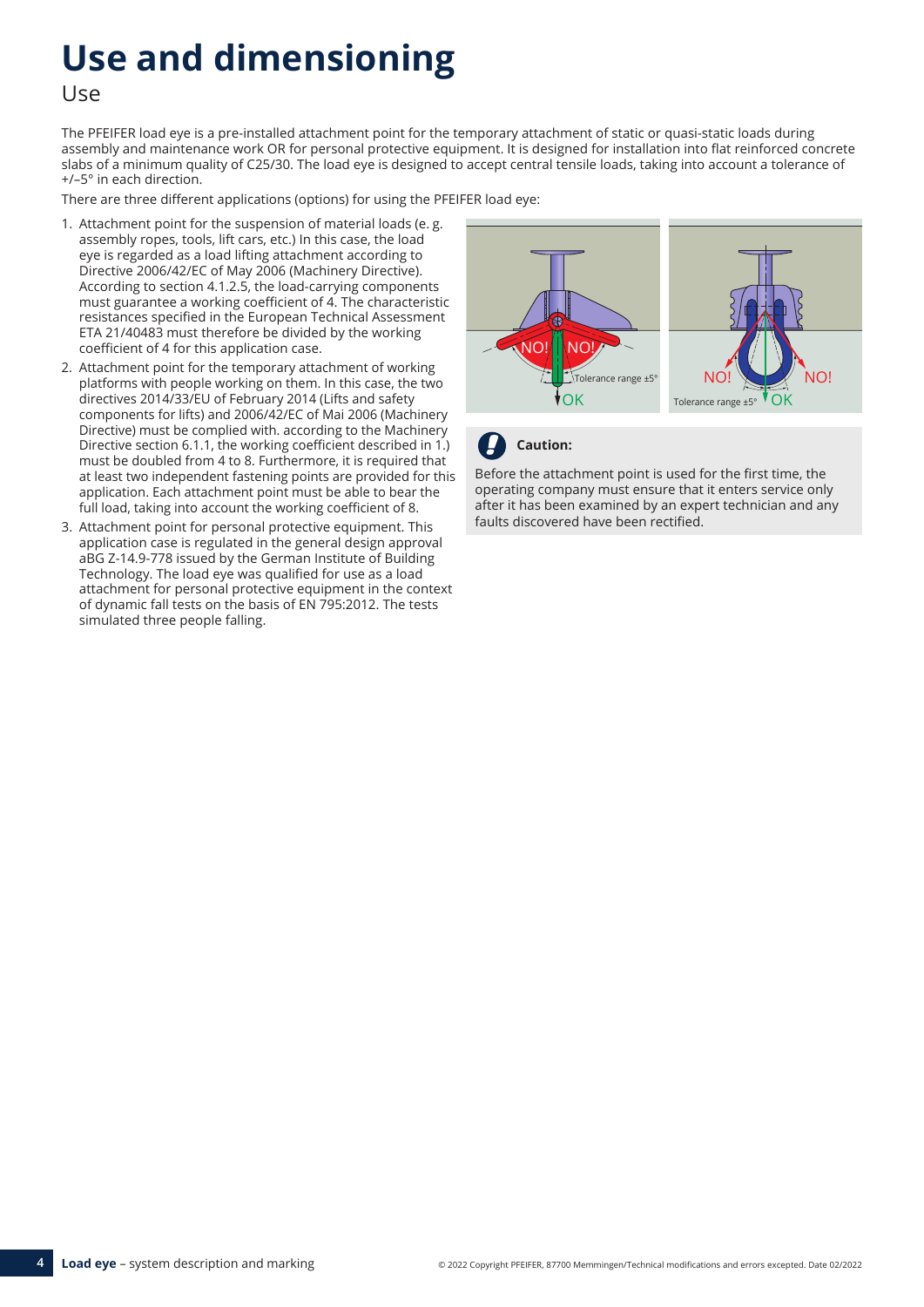## Dimensioning

The selection of the load eye and the dimensioning of the reinforced concrete ceiling in which the load eyes will be installed must be done by a qualified engineer. The minimum concrete quality of C25/30 must be complied with for the use of the load eyes. Basis for the dimensioning is the European Technical Assessment ETA 21/40483 or the general design approval aBG Z-14.9-778. To ensure that the force to be anchored is applied locally to the concrete with sufficient safety, certain minimum axis and edge distances must be maintained. In addition, minimum requirements for part thicknesses are specified for corrosion protection.

The minimum dimensions are given in Table 1 and, in each case, refer to the longitudinal axes of the anchors. A concrete coverage  $c_{\text{nom}}$  of 20 mm for the anchor plate and surface reinforcement was assumed when defining the minimum component thickness.

Depending on the particular operational and environmental conditions, it may be necessary in certain cases to adjust the concrete coverage and hence the component thickness in accordance with BS EN 1992-1-1, Section 4.

To absorb the material loads, the minimum reinforcement according to Table 1 must be installed in the lower layer.

**Table 1 –** Minimum dimensions

| Type | Edge<br>distance<br>$c_{\min}$<br>[mm] | <b>Minimum</b><br>distance<br>$S_{min}$<br>[mm] | <b>Minimum</b><br>component<br>thickness h <sub>min</sub><br>[mm] | Min. reinforce-<br>ment cross-<br>section As<br>$\text{[mm}^2$ |
|------|----------------------------------------|-------------------------------------------------|-------------------------------------------------------------------|----------------------------------------------------------------|
| 20   | 250                                    | 500                                             | 150 (130*)                                                        | 115                                                            |
| 40   | 350                                    | 700                                             | 220 (200*)                                                        | 215                                                            |

\*) If the anchor plate is coated with a suitable corrosion protection system, this reduced coverage thickness can be used. The required proofs are to be furnished by the user.

#### **Table 2**

|                                   |         |              | <b>Option 1.) Attachment</b><br>point for material<br>loads | <b>Option 2.) Attachment point</b><br>for working platforms with<br>persons | <b>Option 3.) Attachment</b><br>point for personal<br><b>Protective equipment</b> |
|-----------------------------------|---------|--------------|-------------------------------------------------------------|-----------------------------------------------------------------------------|-----------------------------------------------------------------------------------|
| Dimensioning                      | Type 20 | Colour: blue | 2000kg                                                      | 1000 <sub>kg</sub>                                                          | 3 persons                                                                         |
| value of the<br>carrying capacity | Type 40 | Colour: red  | 4000kg                                                      | 2000 <sub>kg</sub>                                                          | 3 persons                                                                         |
| Working coefficient<br>applied    |         |              | $\gamma = 4.0$                                              | $y = 8,0$                                                                   | $\gamma = 1,5$                                                                    |
| Special feature                   |         |              |                                                             | Min. 2 attachment points<br>each designed for full load                     |                                                                                   |
| Application<br>according to       |         |              | Directive 2006/42/EC                                        | Directive 2006/42/EC<br>Directive 2014/33/EU                                | aBG Z-14.9-778                                                                    |





### **Caution:**

The anchorings must be designed in line with engineering practice. Verifiable calculations and design drawings must be prepared, which take into account the loads to be anchored



### **Warning:**

The attachment point may only be used for one of the three optional applications at a time (option 1. or 2. or 3.) according to Table 2. It is not permitted to attach loads and personnel at the same time!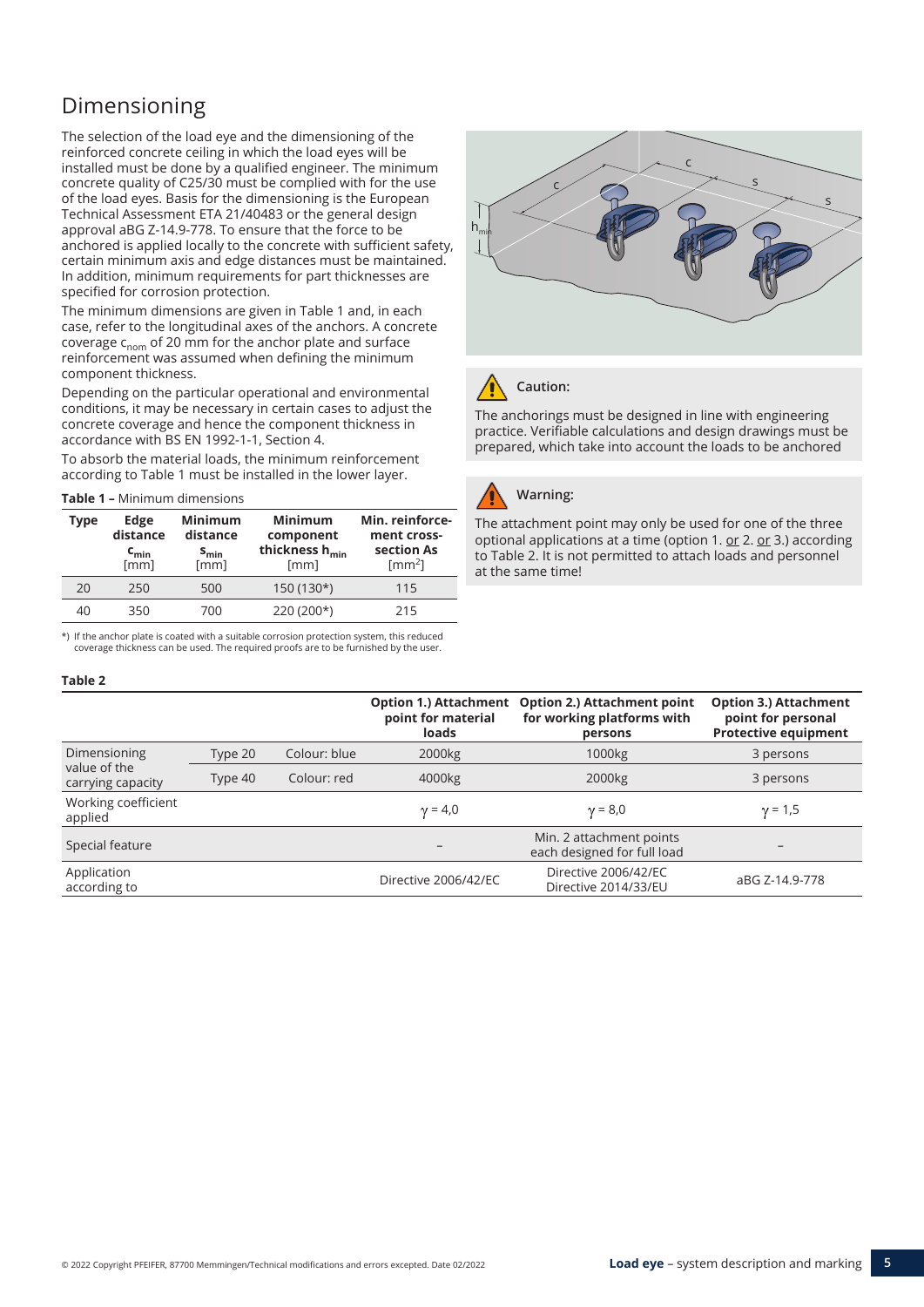## **Inspection**

Inspections

#### **Regular inspection – inspection prior to use**

The contractor or operating company is responsible for ensuring that the PFEIFER load eye is inspected at regular intervals. Whenever the anchor is used, it must first be verified that the last inspection and confirmation of its usability took place not longer than 12 months ago. Depending on the operational conditions (frequency of use, environmental influences), inspections may also be necessary at shorter intervals. The inspection tests must always be conducted by suitably qualified persons.

#### **Extraordinary inspection**

The contractor or operating company must ensure that the PFEIFER load eye undergoes a special inspection test by an expert after any unusual incident that could affect its carrying capacity. Written authorisation by an expert is also required before using the attachment device after it has undergone repairs.

#### **Inspection criteria**

- The attachment point must be in good operating condition and undamaged. Signs of corrosion, visible distortions, wears or deformations are unacceptable.
- The shaft ceiling, particularly the concrete, must be in sound condition. Any visible cracking, blow out or signs of corrosion are unacceptable.
- Do not use an attachment point which has an unreadable or missing identification label.

## **Note:**

The respective load eye must be marked clearly and unmistakably immediately after determination of the discarding time. If necessary the load eye is to be removed and disposed of properly.

## **TESTING LOGBOOK**

| $^{\circ}$ Year of manufacture: $^{\circ}$ | Date of first use:   |
|--------------------------------------------|----------------------|
| Purchase date:                             | <b>Batch number:</b> |

| Date | <b>Reason for editing</b><br>(regular inspection<br>or repair) | Damage found,<br>repairs done, etc. | Name/signature<br>of qualified person | Date of<br>next regular<br>inspection |
|------|----------------------------------------------------------------|-------------------------------------|---------------------------------------|---------------------------------------|
|      |                                                                |                                     |                                       |                                       |
|      |                                                                |                                     |                                       |                                       |
|      |                                                                |                                     |                                       |                                       |
|      |                                                                |                                     |                                       |                                       |
|      |                                                                |                                     |                                       |                                       |
|      |                                                                |                                     |                                       |                                       |
|      |                                                                |                                     |                                       |                                       |
|      |                                                                |                                     |                                       |                                       |
|      |                                                                |                                     |                                       |                                       |
|      |                                                                |                                     |                                       |                                       |
|      |                                                                |                                     |                                       |                                       |
|      |                                                                |                                     |                                       |                                       |
|      |                                                                |                                     |                                       |                                       |

### **PFEIFER SEIL- UND HEBETECHNIK GMBH**

Dr.-Karl-Lenz-Straße 66 · 87700 Memmingen Telefon +49 (0)8331-937-345 · E-Mail support-bt@pfeifer.de Internet www.pfeifer.de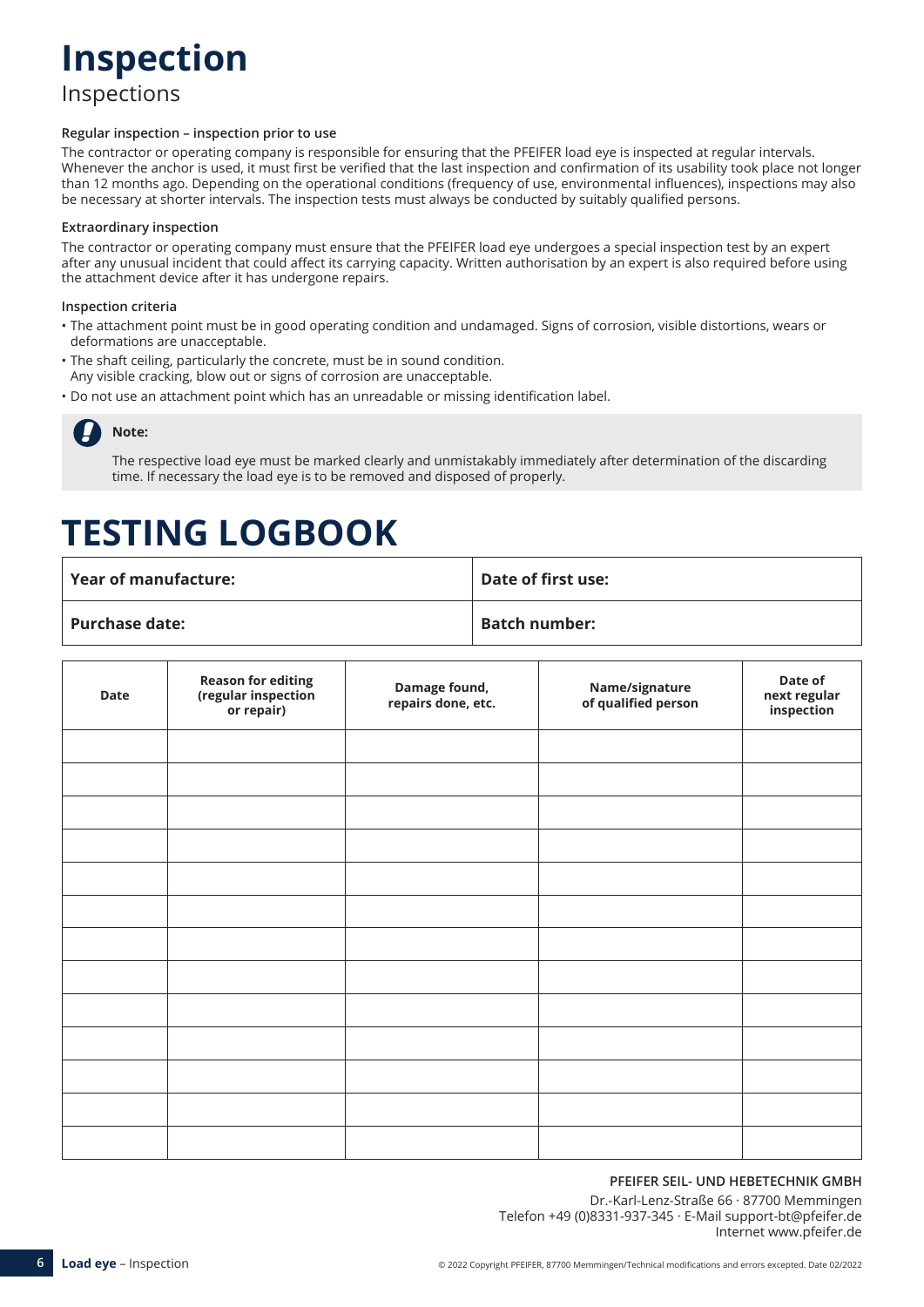## **Inspection**

Assembly documentation form (example)

| Project                           |                                                                                                                                                                  |                                                                                                                                                                                                                                                                 |
|-----------------------------------|------------------------------------------------------------------------------------------------------------------------------------------------------------------|-----------------------------------------------------------------------------------------------------------------------------------------------------------------------------------------------------------------------------------------------------------------|
| Street:                           | the contract of the contract of the contract of the contract of the contract of                                                                                  | Building:                                                                                                                                                                                                                                                       |
| Zip code/town:                    | <u> 1980 - Johann John Stone, markin film yn y breninn y breninn y breninn y breninn y breninn y breninn y brenin</u>                                            | Storey:<br>the control of the control of the control of the control of the control of the control of                                                                                                                                                            |
| Client                            |                                                                                                                                                                  |                                                                                                                                                                                                                                                                 |
| Street:                           | the control of the control of the control of the control of the control of the control of                                                                        |                                                                                                                                                                                                                                                                 |
| Zip code/town:                    |                                                                                                                                                                  | Phone/Mail:                                                                                                                                                                                                                                                     |
| fitting company                   |                                                                                                                                                                  |                                                                                                                                                                                                                                                                 |
| Street:                           |                                                                                                                                                                  | Monteur:                                                                                                                                                                                                                                                        |
| Zip code/town                     | <u> 1990 - Johann Barbara, martin a</u>                                                                                                                          | Phone/Mail:                                                                                                                                                                                                                                                     |
|                                   |                                                                                                                                                                  |                                                                                                                                                                                                                                                                 |
| <b>Installation</b><br>parameters |                                                                                                                                                                  |                                                                                                                                                                                                                                                                 |
| Structural element:               |                                                                                                                                                                  | Installation<br>plan:                                                                                                                                                                                                                                           |
| load eye type:                    |                                                                                                                                                                  | Concrete<br>quality:                                                                                                                                                                                                                                            |
| Part thickness:                   |                                                                                                                                                                  | Reinforcement:                                                                                                                                                                                                                                                  |
| Edge distance:                    | the control of the control of the control of the control of the control of                                                                                       |                                                                                                                                                                                                                                                                 |
| Date of completion:               | <u> 1989 - Johann John Stone, meilich aus der Stone (* 1950)</u>                                                                                                 |                                                                                                                                                                                                                                                                 |
|                                   |                                                                                                                                                                  | We hereby confirm that the PFEIFER load eye as the attachment point for personal safety equipment has been fitted correctly with<br>respect to all details and with due consideration of all regulations of Z-14.9-778 of the Deutsche Institut für Bautechnik. |
| Place, date                       | (A copy of this certificate will be issued to the client and the responsible construction firm for submission to the relevant building authorities if required.) | signature, company stamp                                                                                                                                                                                                                                        |